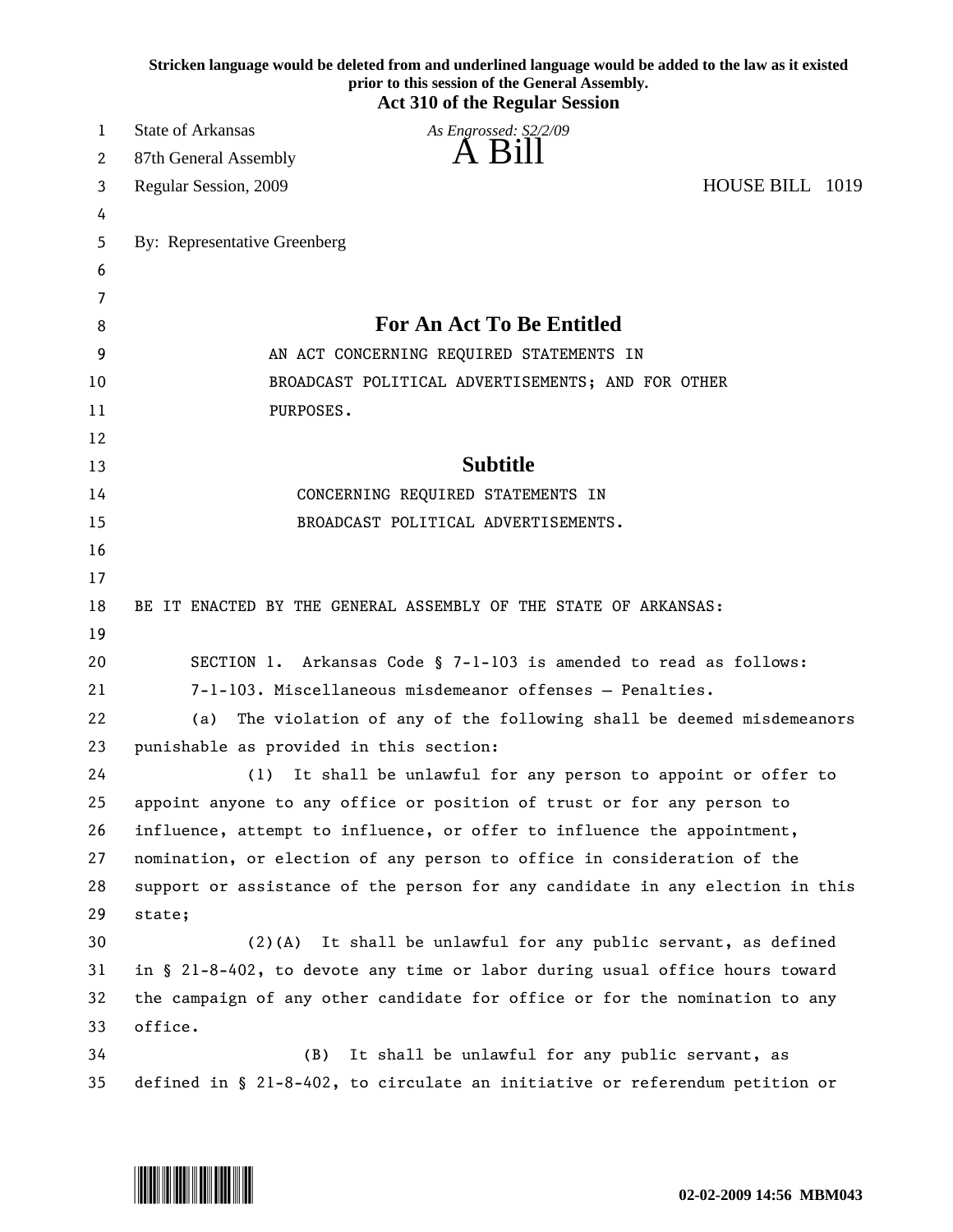**As Engrossed: S2/2/09 HB1019** 

1 to solicit signatures on an initiative or referendum petition in any public 2 office of the state, county, or municipal governments of Arkansas or during 3 the usual office hours or while on duty for any state agency or any county or 4 municipal government in Arkansas.

5 (C) It shall be unlawful for any public servant, as 6 defined in § 21-8-402, to coerce by threats or otherwise any public employee 7 into devoting time or labor toward the campaign of any candidate for office 8 or for the nomination to any office;

9 (3)(A) It shall be unlawful for any public servant, as defined 10 in § 21-8-402, to use any office or room furnished at public expense to 11 distribute any letters, circulars, or other campaign materials unless such 12 office or room is regularly used by members of the public for such purposes 13 without regard to political affiliation. It shall further be unlawful for any 14 public servant to use for campaign purposes any item of personal property 15 provided with public funds.

16 (B) As used in subdivision (a)(3)(A) of this section, 17 "campaign materials" and "campaign purposes" refer to the campaign of a 18 candidate for public office and not efforts to support or oppose a ballot 19 measure;

20 (4) It shall be unlawful for any person to assess any public 21 employee, as defined in § 21-8-402, for any political purpose whatever or to 22 coerce by threats or otherwise any public employee into making a subscription 23 or contribution for any political purpose;

24 (5) It shall be unlawful for any person employed in any capacity 25 in any department of the State of Arkansas to have membership in any 26 political party or organization that advocates the overthrow of our 27 constitutional form of government;

28 (6) It shall be unlawful for any campaign banners, campaign 29 signs, or other campaign literature to be placed on any cars, trucks, 30 tractors, or other vehicles belonging to the State of Arkansas or any 31 municipality, county, or school district in the state;

32 (7)(A)(i) All articles, statements, or communications appearing 33 in any newspaper printed or circulated in this state or on radio, television, 34 or any other electronic medium intended or calculated to influence the vote 35 of any elector in any election and for the publication of which a 36 consideration is paid or to be paid shall clearly contain the words "Paid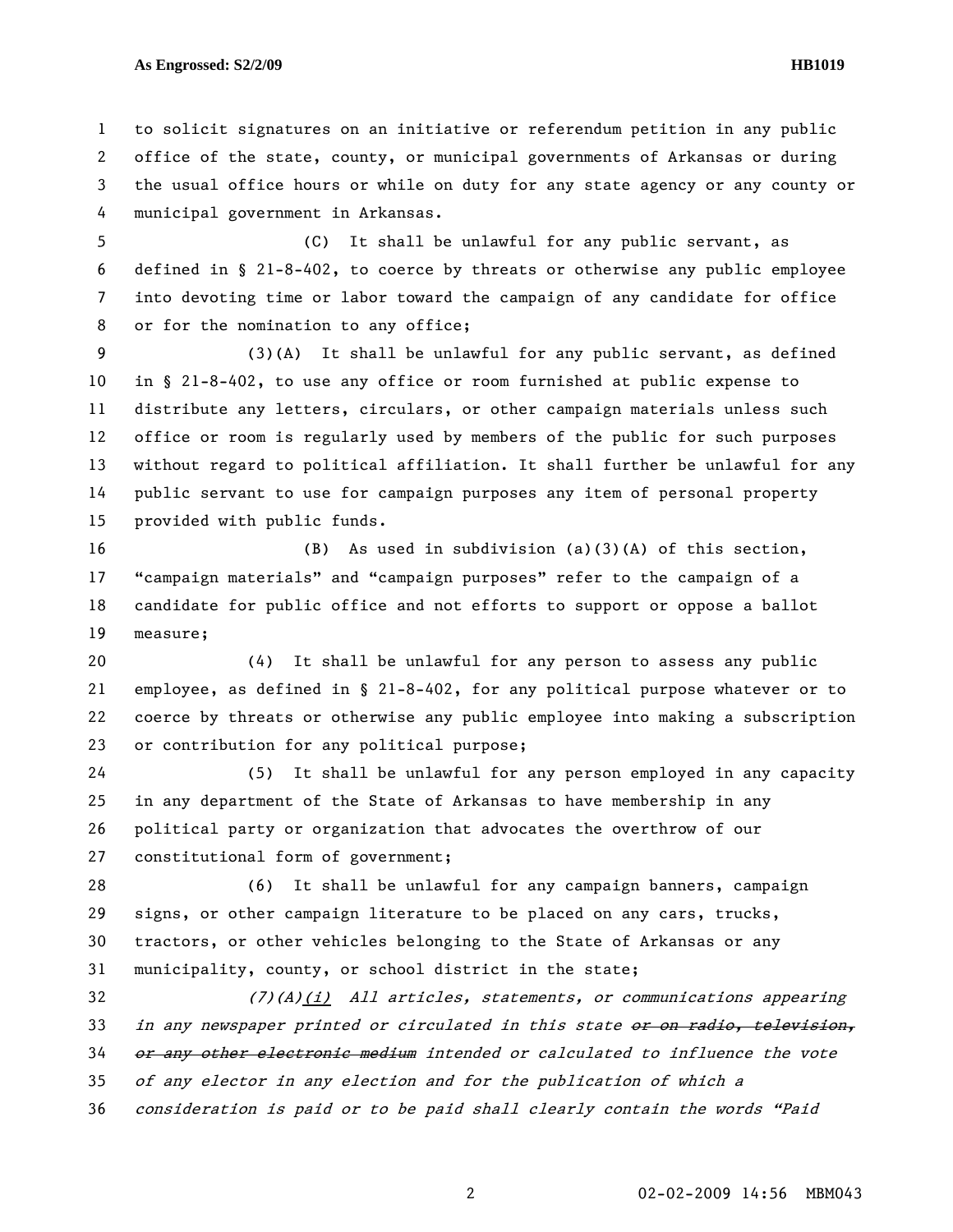| $\mathbf{1}$   | Political Advertisement" or "Paid Political Ad".                                  |
|----------------|-----------------------------------------------------------------------------------|
| $\overline{c}$ | (B)(ii) Both the persons placing and the persons                                  |
| 3              | publishing the articles, statements, or communications shall be responsible       |
| 4              | for including the required disclaimer;.                                           |
| 5              | (B)(i) All articles, statements, or communications                                |
| 6              | appearing in any radio, television, or any other electronic medium intended       |
| 7              | or calculated to influence the vote of any elector in any election and for        |
| 8              | the publication of which a consideration is paid or to be paid shall clearly      |
| 9              | contain the words:                                                                |
| 10             | "Paid political advertisement" or "paid<br>(a)                                    |
| 11             | political ad"; or                                                                 |
| 12             | (b) "Paid for by", "sponsored by", or                                             |
| 13             | "furnished by" the true sponsor of the advertisement.                             |
| 14             | (ii) Both the persons placing and the persons                                     |
| 15             | publishing the articles, statements, or communications shall be responsible       |
| 16             | for including the required disclaimer;                                            |
| 17             | (8)<br>[Repealed.]                                                                |
| 18             | No election official acting in his or her official<br>(9)(A)                      |
| 19             | capacity shall do any electioneering on any election day or any day on which      |
| 20             | early voting is allowed. Except as provided in subdivisions $(a)(9)(B)$ and $(C)$ |
| 21             | of this section, no person shall hand out or distribute or offer to hand out      |
| 22             | or distribute any campaign literature or any literature regarding any             |
| 23             | candidate or issue on the ballot, solicit signatures on any petition, solicit     |
| 24             | contributions for any charitable or other purpose, or do any electioneering       |
| 25             | of any kind whatsoever in the building or within one hundred feet (100') of       |
| 26             | the primary exterior entrance used by voters to the building containing the       |
| 27             | polling place on election day.                                                    |
| 28             | During early voting days, no person shall hand out or<br>(B)                      |
| 29             | distribute or offer to hand out or distribute any campaign literature or any      |
| 30             | literature regarding any candidate or issue on the ballot, solicit signatures     |
| 31             | on any petition, solicit contributions for any charitable or other purpose,       |
| 32             | or do any electioneering of any kind whatsoever during early voting hours in      |
| 33             | the building or within one hundred feet $(100')$ of the primary exterior          |
| 34             | entrance used by voters to the building containing the early voting site nor      |
| 35             | engage in those activities with persons standing in line to vote whether          |
| 36             | within or without the courthouse.                                                 |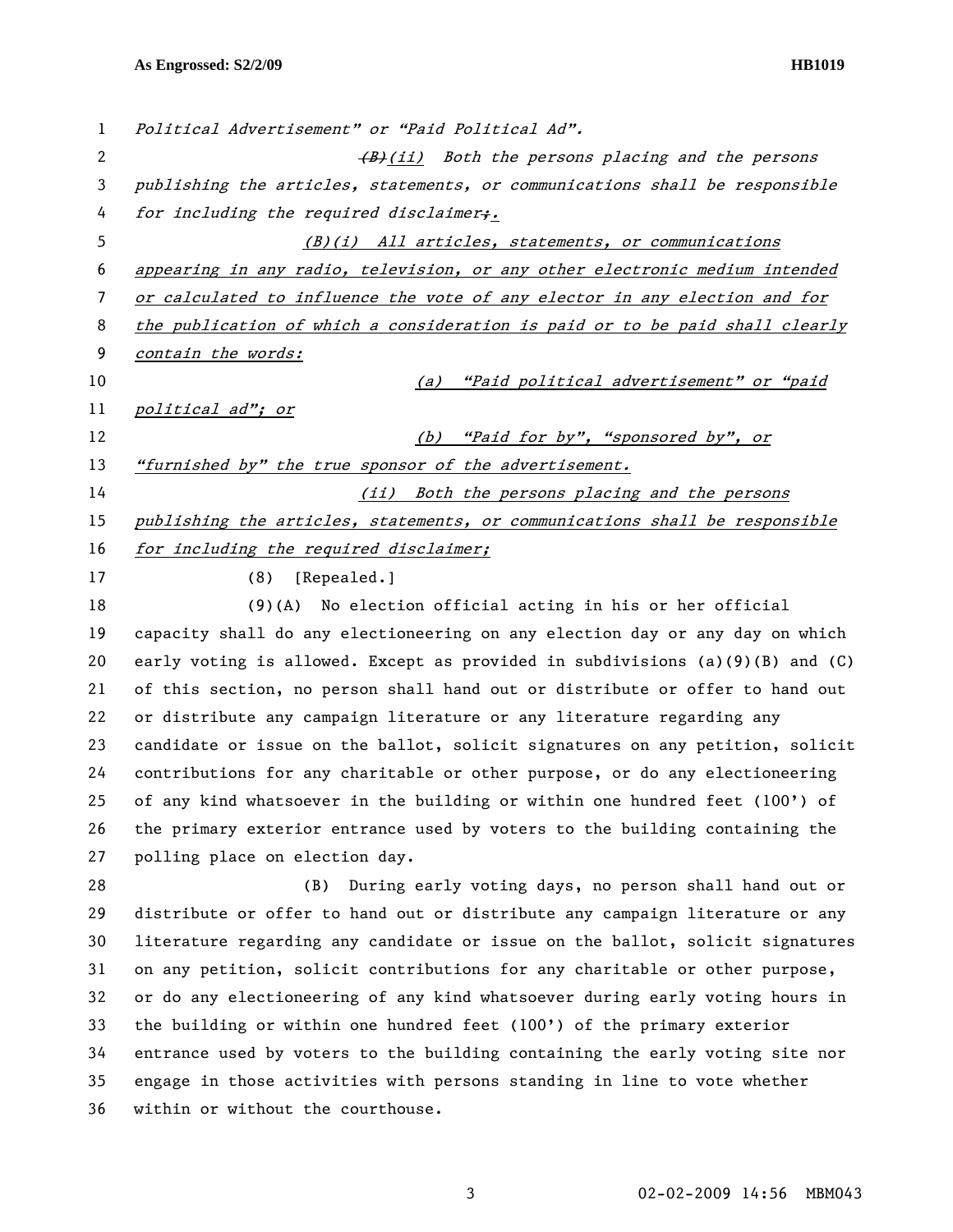1 (C) When the early voting occurs at a facility other than 2 the county clerk's office, no person shall hand out or distribute or offer to 3 hand out or distribute any campaign literature or any literature regarding 4 any candidate or issue on the ballot, solicit signatures on any petition, 5 solicit contributions for any charitable or other purpose, or do any 6 electioneering of any kind whatsoever in the building or within one hundred 7 feet (100') of the primary exterior entrance used by voters to the building 8 containing the polling place;

9 (10) No election official shall perform any of the duties of the 10 position before taking and subscribing to the oath provided for in § 7-4-110;

11 (11) No person applying for a ballot shall swear falsely to any 12 oath administered by the election officials with reference to his or her 13 qualifications to vote;

14 (12) No person shall willfully cause or attempt to cause his or 15 her own name to be registered in any other election precinct than that in 16 which he or she is or will be before the next ensuing election qualified as 17 an elector;

18 (13) During any election, no person shall remove, tear down, or 19 destroy any booths or supplies or other conveniences placed in any booth or 20 polling site for the purpose of enabling the voter to prepare his or her 21 ballot;

22 (14) No person shall take or carry any ballot obtained from any 23 election official outside of the polling room or have in his or her 24 possession outside of the polling room before the closing of the polls any 25 ballot provided by any county election commissioner;

26 (15) No person shall furnish a ballot to any elector who cannot 27 read informing him or her that it contains a name or names different from 28 those that are written or printed thereon or shall change or mark the ballot 29 of any elector who cannot read so as to prevent the elector from voting for 30 any candidate, act, section, or constitutional amendment as the elector 31 intended;

32 (16) No election official or other person shall unfold a ballot 33 or without the express consent of the voter ascertain or attempt to ascertain 34 any vote on a ballot before it is placed in the ballot box;

35 (17) No person shall print or cause to be printed any ballot for 36 any election held under this act with the names of the candidates appearing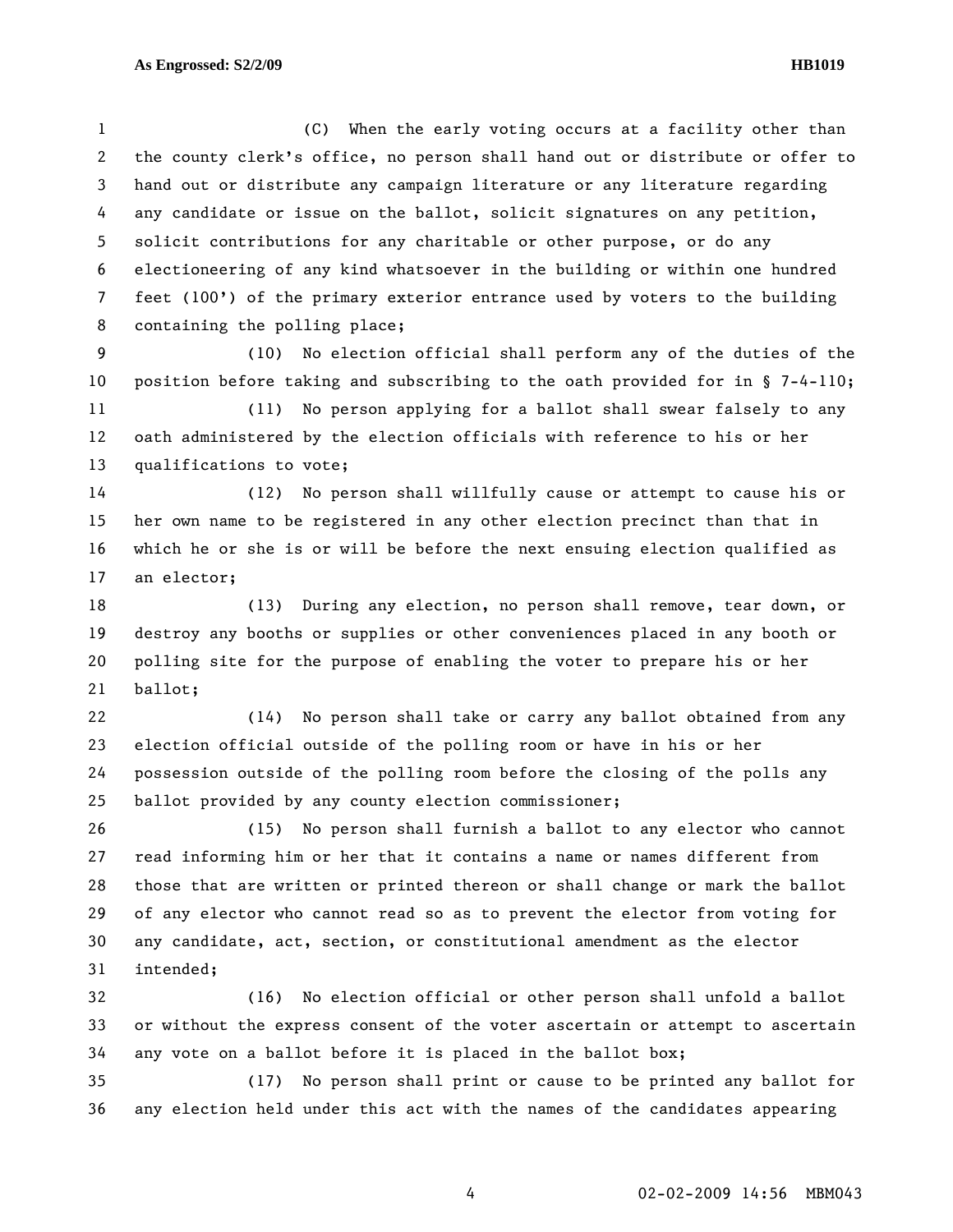1 thereon in any other or different order or manner than provided by this act; 2 (18) No election official shall permit the vote of any person to 3 be cast in any election precinct in this state in any election legally held 4 in this state when the person does not appear in person at the election 5 precinct and actually cast the vote. This subdivision (a)(18) shall not apply 6 to persons entitled to cast absentee ballots; 7 (19)(A) No person shall vote or offer to vote more than one (1) 8 time in any election held in this state, either in person or by absentee 9 ballot, or shall vote in more than one (1) election precinct in any election 10 held in this state. 11 (B) No person shall cast a ballot or vote in the 12 preferential primary of one (1) political party and then cast a ballot or 13 vote in the general primary of another political party in this state; 14 (20) No person shall: 15 (A) Vote, knowing himself or herself not to be entitled to 16 vote; 17 (B) Vote more than once at any election or knowingly cast 18 more than one (1) ballot or attempt to do so; 19 (C) Alter or attempt to alter any ballot after it has been 20 cast; 21 (D) Add or attempt to add any ballot to those legally 22 polled at any election either by fraudulently introducing it into the ballot 23 box before or after the ballots have been counted or at any other time or in 24 any other manner with the intent or effect of affecting the count or recount 25 of the ballots; 26 (E) Withdraw or attempt to withdraw any ballot lawfully 27 polled with the intent or effect of affecting the count or recount of the 28 ballots; or 29 (F) In any manner interfere with the officials lawfully 30 conducting the election or the canvass or with the voters lawfully exercising 31 their right to vote at the election; 32 (21) No person shall make any bet or wager upon the result of 33 any election in this state; 34 (22) No election official, poll watcher, or any other person in 35 or out of this state in any primary, general, or special election in this 36 state shall divulge to any person the results of any votes cast for any

5 02-02-2009 14:56 MBM043